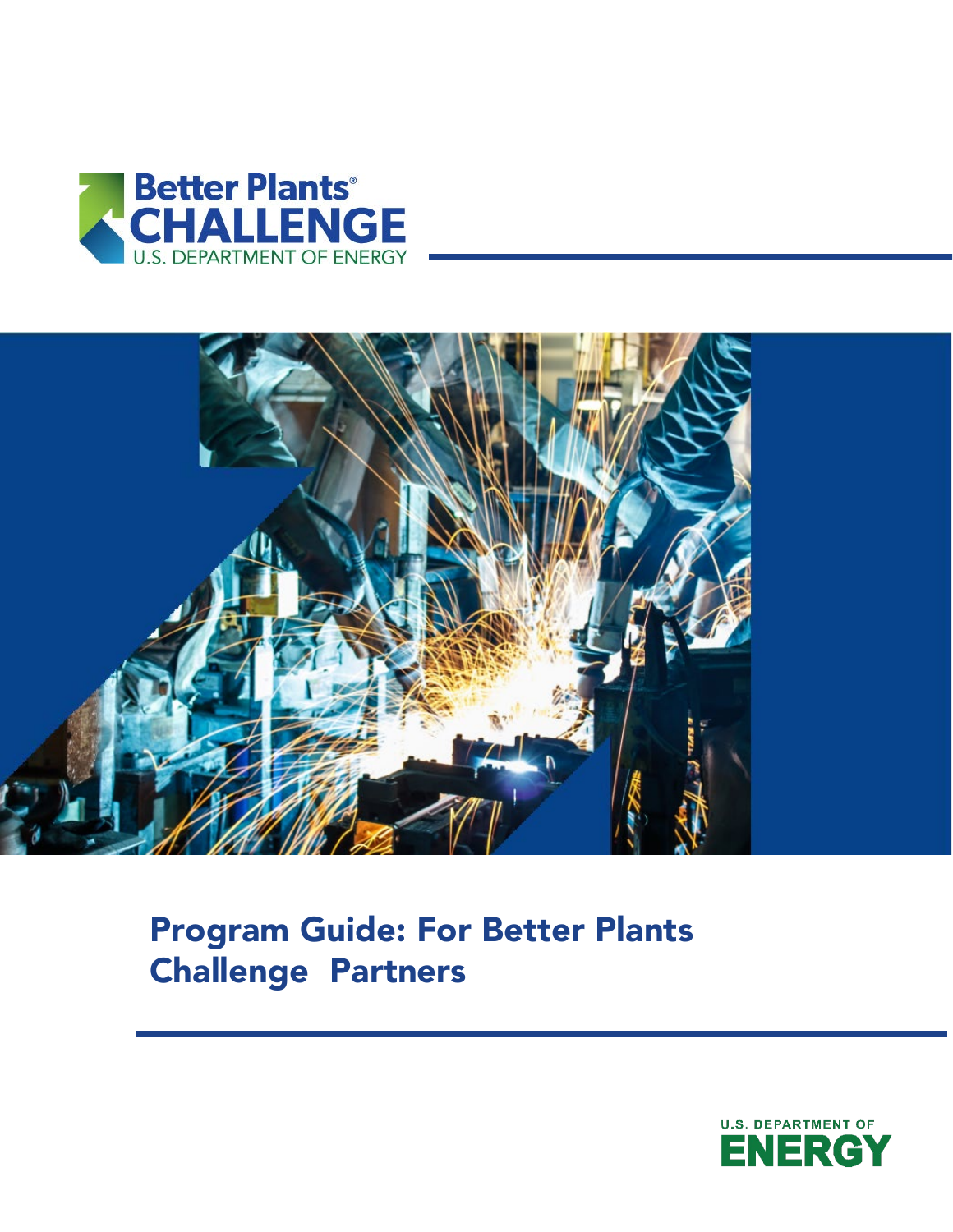Welcome to the U.S. Department of Energy's (DOE) Better Buildings, Better Plants Challenge (Challenge). The Challenge is the industrial component of the Better Buildings Challenge, a voluntary leadership initiative with the goal of significantly advancing energy efficiency in commercial buildings and industrial plants across the country. Through this program, partners join other industry and community leaders to create and share real solutions that reduce energy consumption, create jobs, and save money.

This program guide provides details on Challenge partner milestones as well as program tools and support. The Better Plants Challenge team will work with each partner to achieve program milestones and will provide ongoing quarterly check-in calls or meetings.

Thanks again for participating in this important national leadership initiative, for committing to energy efficiency, and for creating and sharing energy efficiency solutions to persistent energy challenges. **We look forward to working with you.**

## **Contents**

Information Submission Forms (Attached Separately in Microsoft Word):

- ▶ Showcase Project Template
- ▶ Implementation Model Template
- ▶ Annual Data Reporting Form

*This is one of a series of guides for the Better Buildings Challenge, including:*

▶ Better Buildings Portfolio Partner Program Guide

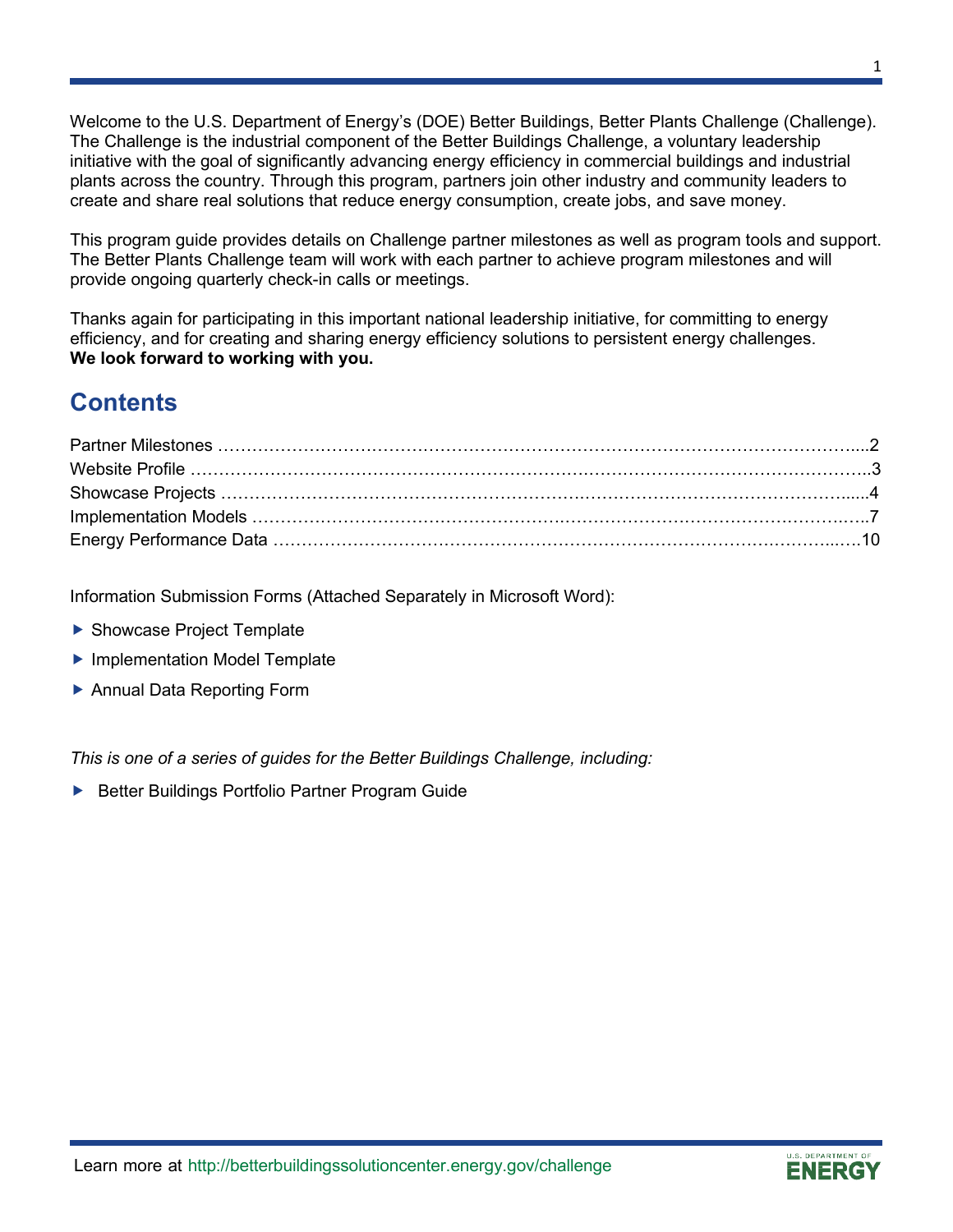Better Buildings, Better Plants Challenge partners make ambitious commitments to energy efficiency, transparency, and leadership. To track and recognize these commitments, DOE asks partners to reach specific milestones within the Challenge. In the spirit of an ongoing partnership, DOE will track achievements and progress with regular check-ins.

### **FIGURE 1: BETTER BUILDINGS, BETTER PLANTS CHALLENGE MILESTONES**

| <b>WITHIN</b>   | <b>MILESTONE</b>                                                                                                                                                                                                                                                                                                                                                                                                                                                                                                             | <b>HOW</b>                                                                                                                                                                                                  |
|-----------------|------------------------------------------------------------------------------------------------------------------------------------------------------------------------------------------------------------------------------------------------------------------------------------------------------------------------------------------------------------------------------------------------------------------------------------------------------------------------------------------------------------------------------|-------------------------------------------------------------------------------------------------------------------------------------------------------------------------------------------------------------|
| <b>Start</b>    | Join Better Buildings, Better Plants<br>▶<br>Challenge                                                                                                                                                                                                                                                                                                                                                                                                                                                                       | Senior Executive signs and submits Partner<br>Agreement                                                                                                                                                     |
| 1 month         | Assign senior leader and primary point of<br>▶<br>contact<br>Submit partner profile information for Better<br>▶<br>Buildings/Plants Solutions Center website                                                                                                                                                                                                                                                                                                                                                                 | Submit contact information to Challenge<br>▶<br>team<br>Refer to welcome e-mail for the key pieces<br>▶<br>of information needed to build your web<br>profile. Send these in to your DOE lead via<br>e-mail |
| 3 months        | Announce first showcase project, if<br>▶<br>available (see page 4 for details and<br>examples)                                                                                                                                                                                                                                                                                                                                                                                                                               | Use Showcase Project Template (see<br>attached file)                                                                                                                                                        |
| <b>6 months</b> | Announce energy efficiency implementation<br>▶<br>model, if available (see page 5 for details<br>and examples). Note: Partners can choose<br>to do the showcase or implementation<br>model first and wait until they are finished<br>with the first one before starting on the<br>second document.<br>Make available facility-level portfolio-wide<br>▶<br>energy data, if available. Otherwise, do so<br>after establishing energy baseline and<br>when partner is able to submit their first<br>annual report <sup>1</sup> | Dialogue with Challenge team<br>▶<br>Use Annual Reporting Form template to<br>submit your energy data                                                                                                       |
| 9 months        | Begin implementation of first showcase<br>▶<br>project, if ready.                                                                                                                                                                                                                                                                                                                                                                                                                                                            | Use Showcase Project Template (see<br>▶<br>attached file)                                                                                                                                                   |

<span id="page-2-0"></span><sup>&</sup>lt;sup>1</sup> Partners that were previously reporting energy use data to DOE under another voluntary energy efficiency partnership program should retrain their existing reporting timelines.

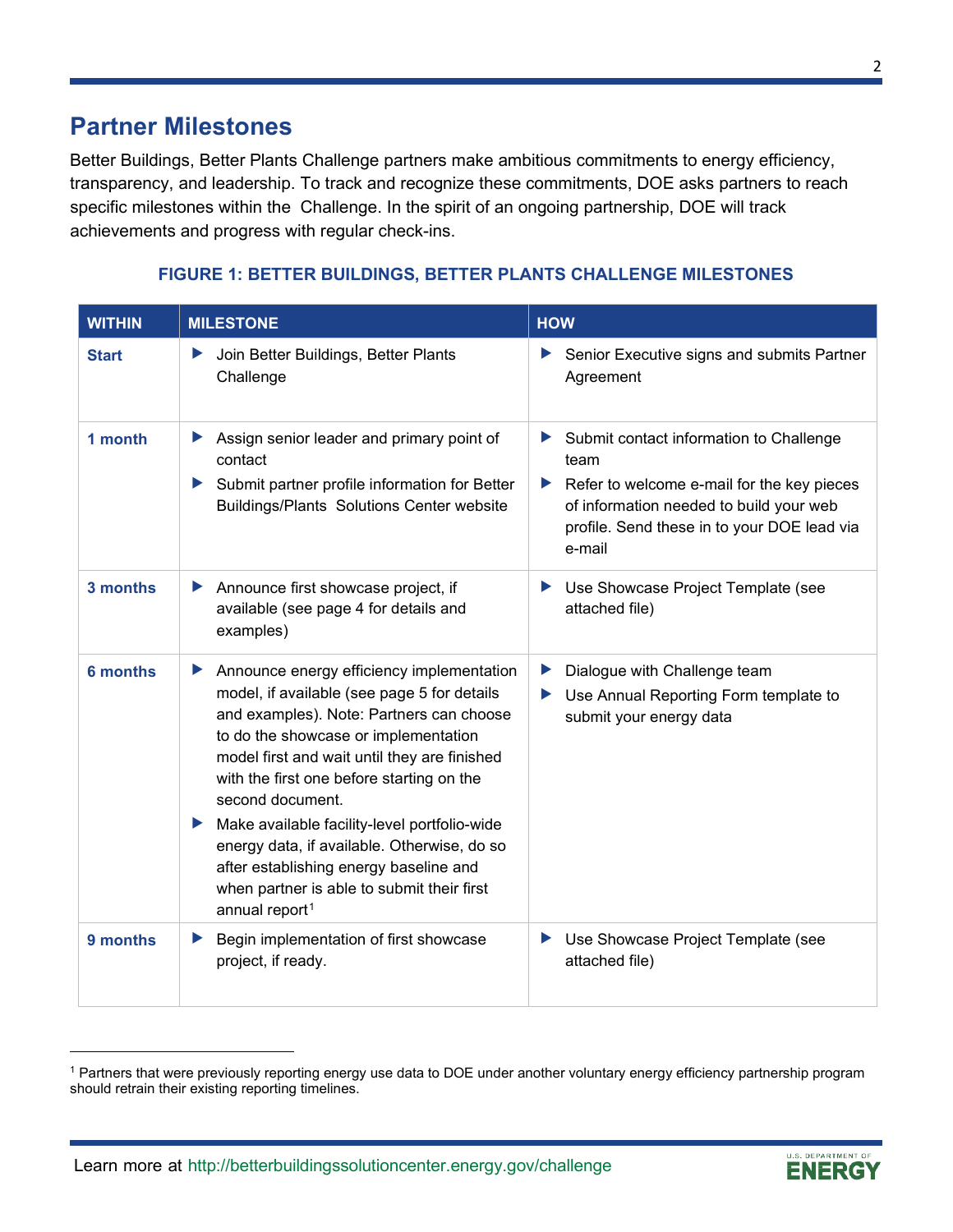| <b>Ongoing</b> | <b>Monthly: Stay in regular (monthly</b><br>preferred) contact with your TAM | Quarterly calls with TAMs and DOE<br>program staff |
|----------------|------------------------------------------------------------------------------|----------------------------------------------------|
|                | <b>Quarterly:</b> provide updates on showcases,<br>models, and progress      |                                                    |
|                | Annually: update of facility-level portfolio-<br>wide energy data            |                                                    |

## **Website Profile**

Each partner will have a profile page on the Better Buildings Solution Center website:

[http://betterbuildingssolutioncenter.energy.gov](http://betterbuildingssolutioncenter.energy.gov/) (see Figure 2 for an abbreviated example). Initially, the page will contain the partner's logo, a photo, and brief background on the partner and any past energy efficiency accomplishments. Over time, the page will be built out with links to the partners' showcase project, implementation model, and energy performance data display page. Additionally, other resources developed with DOE staff, e.g. presentations, can be added to the Challenge partner's profile page.

Links to partner pages can be found on the Solution Center website at: [http://betterbuildingssolutioncenter.energy.gov/partner-list-program.](http://betterbuildingssolutioncenter.energy.gov/partner-list-program)

**Please send information to your Technical Account Manager and DOE program lead via e-mail to build your web profile.** 



## **FIGURE 2: ABBREVIATED EXAMPLE OF A BETTER BUILDINGS, BETTER PLANTS CHALLENGE PARTNER PROFILE PAGE**

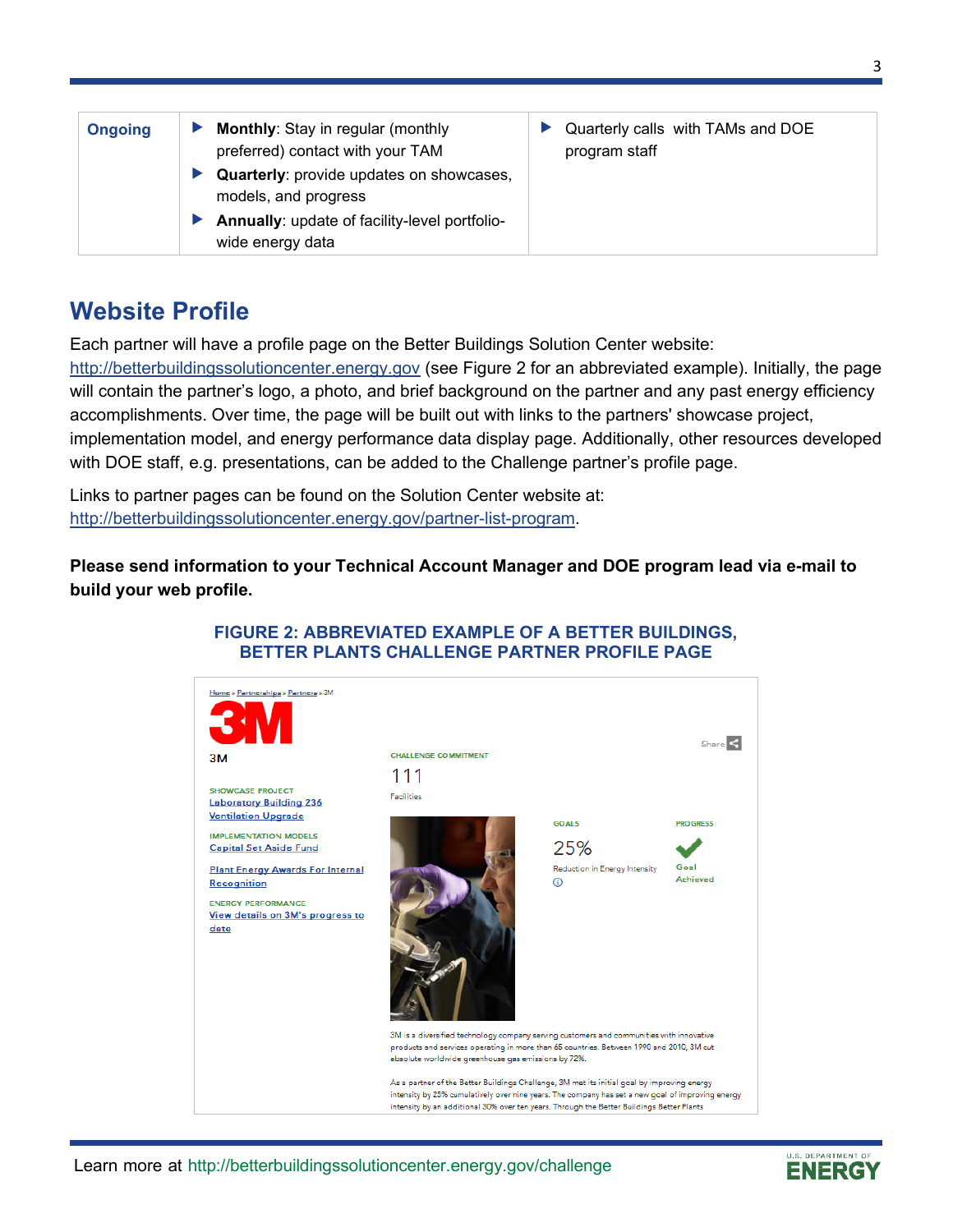For Challenge partners, DOE will develop two free case studies as part of the Challenge partnership agreement. These case studies are referred to within the program as "Showcase projects" and "Implementation models" and both are described separately below:

## **Showcase Projects**

Showcase Projects demonstrate that Better Buildings, Better Plants Challenge partners are taking immediate, concrete actions resulting in significant and real energy savings. They are an opportunity to highlight specific projects that are innovative, aggressive, and notable and share strategies, solutions, and results.

These are not intended to be exhaustive case studies or overly focused on the technical details of energy efficiency. Rather, **showcase projects are high-level case studies of the development, implementation, and results of real projects that create significant reduction in energy intensity**. Partners are encouraged to have multiple showcase projects descriptions but are asked to identify at least one within three months of joining the Challenge and begin implementation within nine months. Note: This timeline is a suggestion. If the Challenge partner's showcase is not ready or they are too busy working with their TAM to establish their energy baseline, they can defer showcase development until it is convenient for them. Also, Challenge partners that apply for a Better Project or Better Practice award will have either showcase documents (based on Better Project) or implementation models (based on Better Practice) developed using the application form content.

### **Recommendations**

To create a compelling showcase project, select a discrete project or set of projects within a single facility that:

- $\blacktriangleright$  Is replicable and can demonstrate to others how to take similar action
- $\blacktriangleright$  Exemplifies forward-thinking towards energy efficiency
- ▶ Results in either \$1 million investment in energy efficiency, or a 10% improvement in the facility's energy intensity over a two-year period. Note: These investment and savings amounts are suggestions. High-quality project that yield strong energy savings and cost savings will be considered.

Effective showcase projects tend to not only show significant improvements in energy performance, but also utilize **innovative ideas and technologies.**

Better Plants Challenge partners should implement their showcase projects at industrial facilities.

## **Reporting and Recognition**

DOE will create a Web page for each Challenge partner where the showcase project will be posted when it is identified and will update it as the project is implemented and the results are measured. The following information, as well as any additional details that are unique to the specific project, will be collected about each project, as reflected in the attached **Showcase Project Template**. Challenge partners will have the opportunity to review and approve any and all showcase project case studies before being posted.

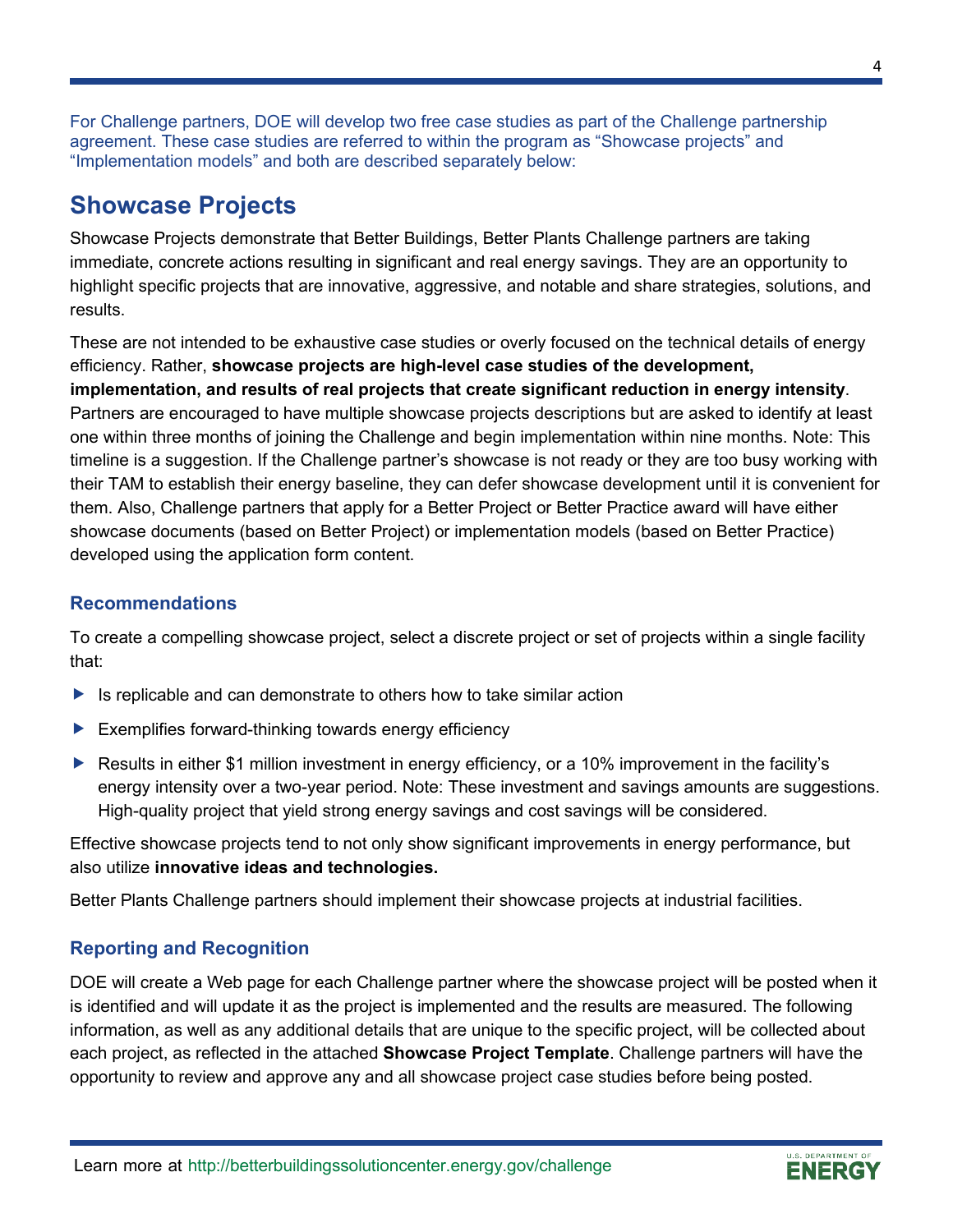#### Initial information on showcase project:

- ▶ Location, NAICS code, description of goods produced at plant, ownership type, size of plant, energy use, photo(s)
- A paragraph describing the project, including the process for identifying the opportunity, defining the project, and deciding to proceed
- Expected energy savings, cost savings, and other results
- $\blacktriangleright$  Investment details
- $\blacktriangleright$  Expected duration of implementation
- **Lessons learned and replication potential**

Quarterly updates on project implementation:

- An updated description of progress, including any changes to expected results or implementation schedule
- Information at project completion
- A brief description of any barriers addressed, innovations used, or lessons learned over the course of the project
- ▶ The types of energy efficiency measures implemented and the percentage of savings produced

Ongoing information after project completion:

- Actual energy savings compared with estimates
- ▶ Updates to actual cost savings compared with estimates

## **Example Showcase Project**

Cummins' showcase project – on the partner's energy retrofitting project at its Jamestown Engine Plant in New York – is a good model. (See **Figure 3, next page** for an abbreviated screenshot). It describes the project clearly and concisely and highlights significant energy and cost savings. It also provides very specific energy intensity data.

View the full showcase project at: [http://betterbuildingssolutioncenter.energy.gov/showcase](http://betterbuildingssolutioncenter.energy.gov/showcase-projects/jamestown-engine-plant)[projects/jamestown-engine-plant.](http://betterbuildingssolutioncenter.energy.gov/showcase-projects/jamestown-engine-plant)

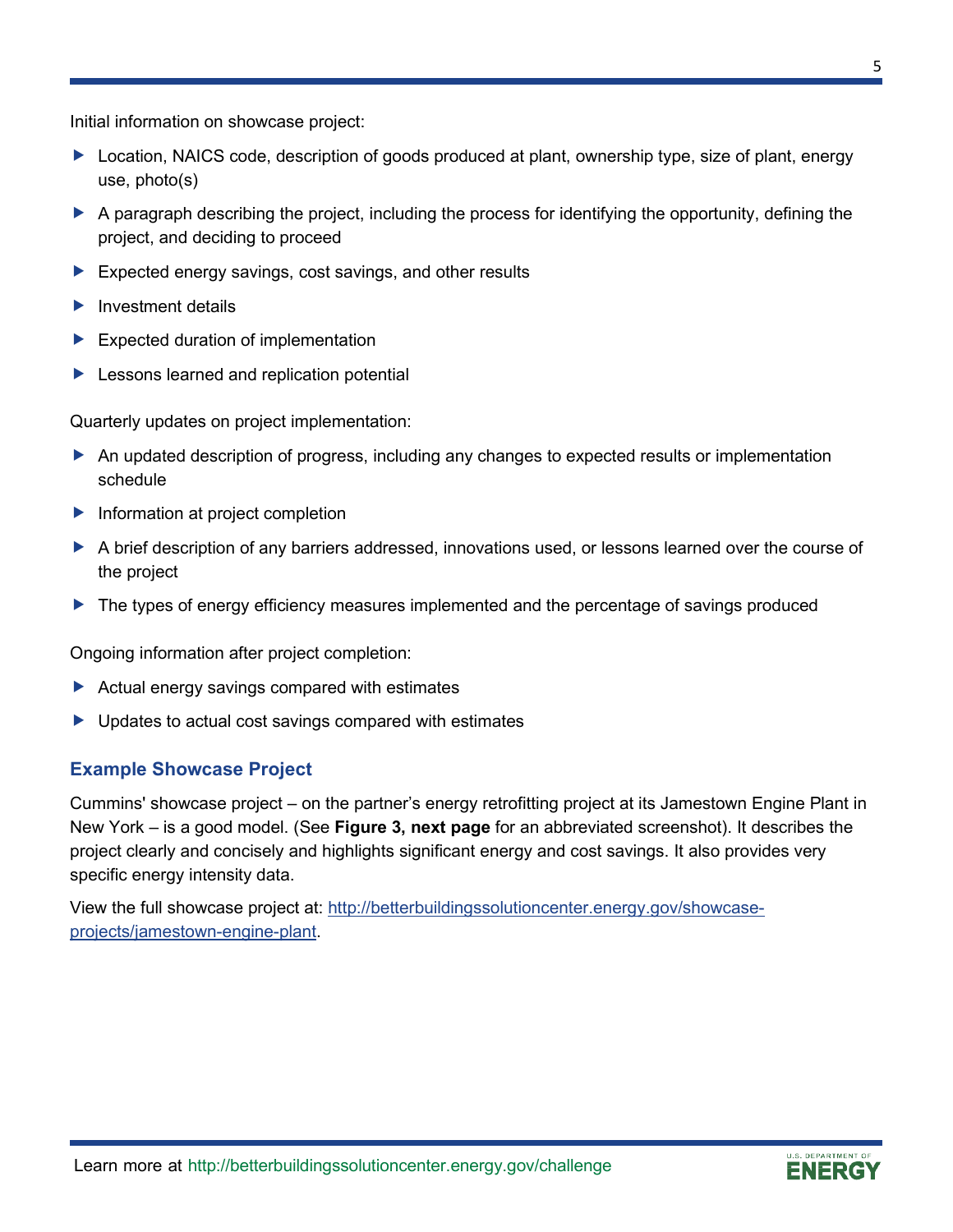#### **FIGURE 3: ABBREVIATED EXAMPLE OF A SHOWCASE PROJECT – CUMMINS' JAMESTOWN ENGINE PLANT**



#### Showcase Project: Jamestown Engine Plant

**SECTOR TYPE** Industrial

**LOCATION** Lakewood, New York

**PROJECT SIZE** 995,000 Square Feet

**FINANCIAL OVERVIEW** Project Cost \$29.7 Million



Workers installing air handlers outside plant

| <b>Annual Energy Use</b><br>(Source EUI)     |                                                                                     | <b>Annual Energy Cost</b>                    |                                                                             |
|----------------------------------------------|-------------------------------------------------------------------------------------|----------------------------------------------|-----------------------------------------------------------------------------|
| Baseline (2011)<br>Expected (2016)<br>Actual | 4.62 MMBTU/<br>equivalent engine<br>3.08 MMBTU/<br>equivalent engine<br>Coming soon | Baseline (2011)<br>Expected (2016)<br>Actual | \$36.57 equivalent<br>engine<br>\$25.43 equivalent<br>engine<br>Coming soon |
| <b>Energy Savings:</b><br>33%                |                                                                                     | <b>Cost Savings:</b><br>30%                  |                                                                             |

#### **BACKGROUND**

Cummins is undertaking a deep energy retrofit project at its Jamestown Engine Plant (JEP) in Lakewood, NY, as part of its corporate-wide commitment to reduce energy intensity. The project combines a suite of energy efficiency measures and necessary infrastructure upgrades to achieve significant energy savings alongside optimal systems performance for the entire facility.

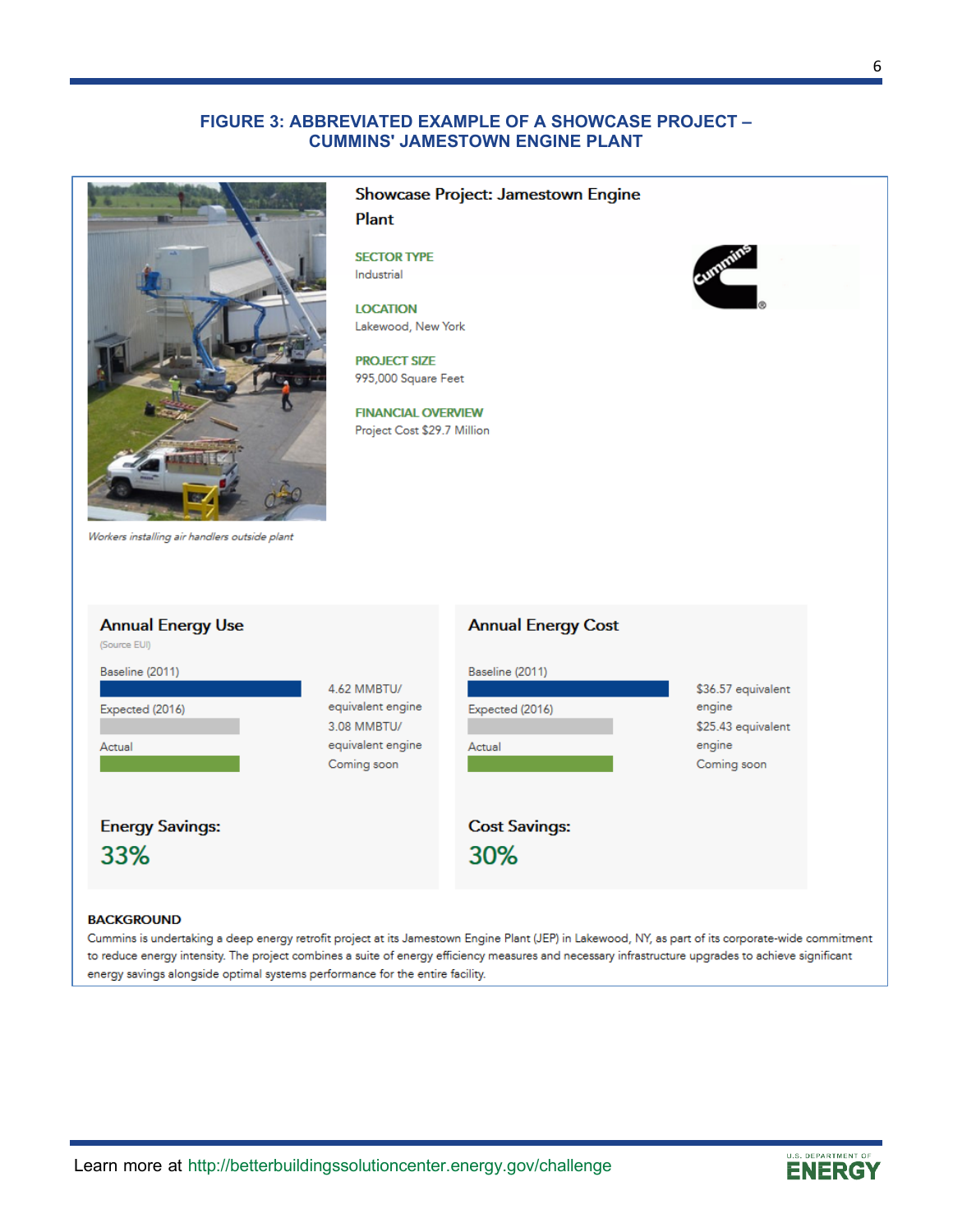## **Implementation Models**

Through the Better Buildings, Better Plants Challenge, DOE highlights the development and use of innovative strategies to overcome persistent challenges to energy efficiency improvements. As a cornerstone of participation, partners identify at least one implementation model that they have or will use to address widespread barriers in the market; share the process they followed; and share the specific tools, documents and steps they used to achieve success.

In contrast to showcase projects, **implementation models are more like management case studies that document initiatives that Challenge Partners have implemented at the corporate level that overcame some barrier to energy efficiency**, rather than profiles of projects at individual facilities. Implementation models can also be thought of as a kind of "playbook" to help peers understand how to overcome barriers or just facilitate your organization's ability to improve energy performance. As with showcase projects, partners are welcome to identify and participate in developing more than one implementation model to show how they achieved significant savings. Challenge partners will have the opportunity to review and approve all implementation models before being posted.

### **Recommendations**

To identify an implementation model that can be used by other organizations, select one that:

- $\blacktriangleright$  Is innovative but replicable
- Addresses an acknowledged barrier to achieving energy efficiency
- $\blacktriangleright$  Has led to demonstrated, measurable results
- Includes specific strategies and tools that were developed and used to achieve success
- ▶ Is related to organizational processes, high-level corporate decision making and policies, business decisions, or financial and budget structures
- Addresses a relatively discrete issue rather than a broad narrative, such as describing the development of the partner's overall energy strategy

Effective implementation models tend to include **links to related documents and tools** to provide a deeper understanding and enable others to emulate the results. It is also important for implementation models to **clearly map out the partner's process and "tell the story"**, since they typically profile ideas that developed over the course of several years.

## **Reporting and Recognition**

Implementation models will be highlighted on partner Web pages and in other areas of the Better Buildings Challenge program. DOE expects implementation models to be diverse and replicable. The implementation model template provides flexibility in terms of the type of information provided. DOE is also happy to conduct a phone interview with the partner to collect information for the implementation model.

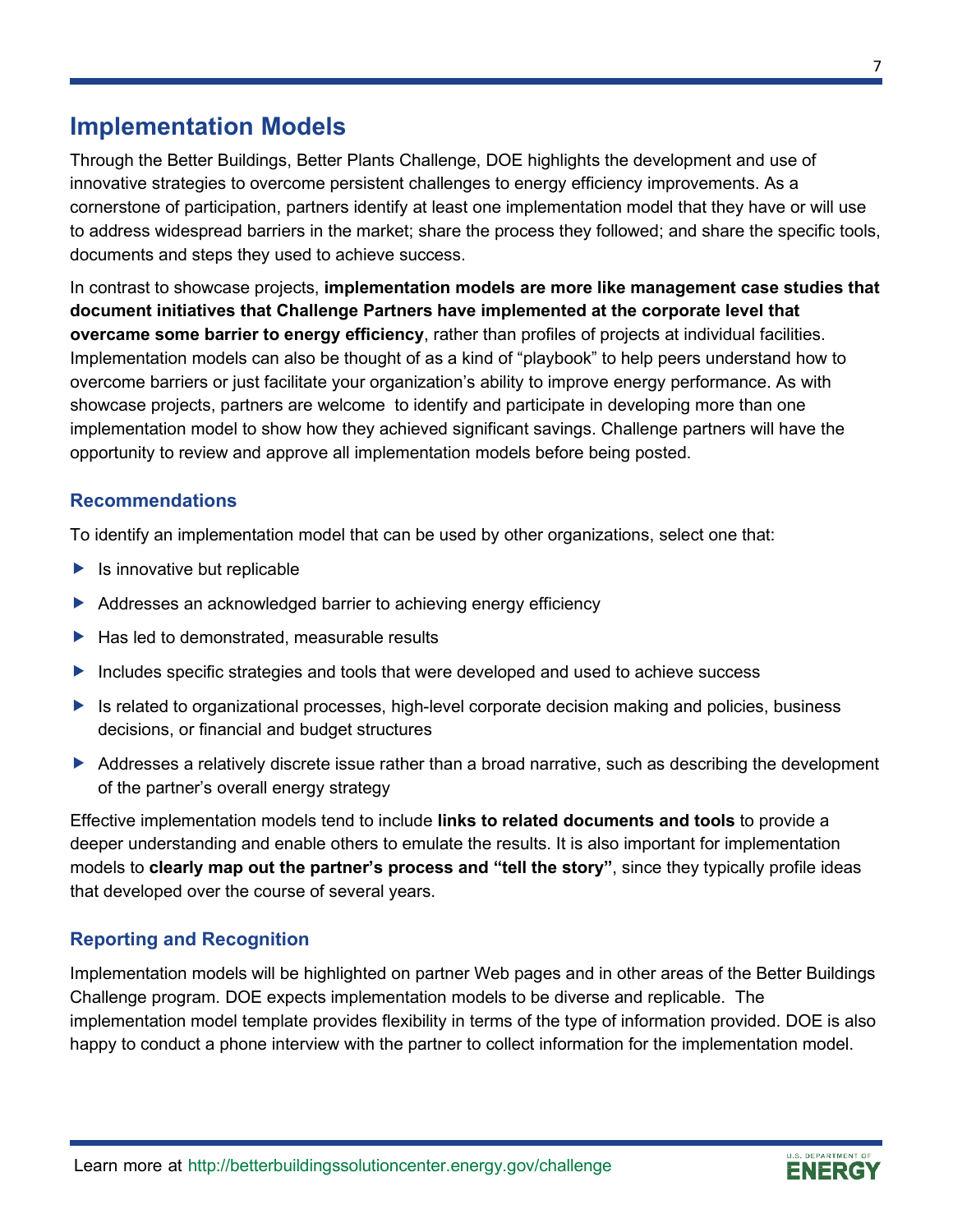The following is an example of what kind of information DOE will highlight in the implementation models, but please refer to the implementation model template for more details.

- A short description of the model, the barrier(s) it is designed to overcome, and how it was created and used
- A short description of the success achieved or expected by using the model and how the Partner has or will measure success
- ▶ Documents (such as policies, procedures, implementation summaries, presentations, contracts, models, or other tools and resources) that are developed to support the model that others might use to replicate success

Ongoing at quarterly check-ins:

- Any update on the use and impact of the model and related energy savings, cost savings, or other benefits
- Any updated or additional materials that support the model

### **Example Implementation Model**

Johnson Controls' implementation model – on the partner's Supplier Efficiency Program – is a good implementation model-example. (See **Figure 4, next page** for an abbreviated screenshot). The program provides the partners' small- and medium-sized suppliers with energy management tools, training, and onsite technical assistance.

The implementation model describes all aspects of the program, including the thinking behind it, the implementation process, and the tangible results to date. Johnson Controls also provided several programrelated documents, which are accessible via links in the implementation model.

View the full implementation model at: [http://betterbuildingssolutioncenter.energy.gov/implementation](http://betterbuildingssolutioncenter.energy.gov/implementation-models/supplier-efficiency-program)[models/supplier-efficiency-program.](http://betterbuildingssolutioncenter.energy.gov/implementation-models/supplier-efficiency-program)

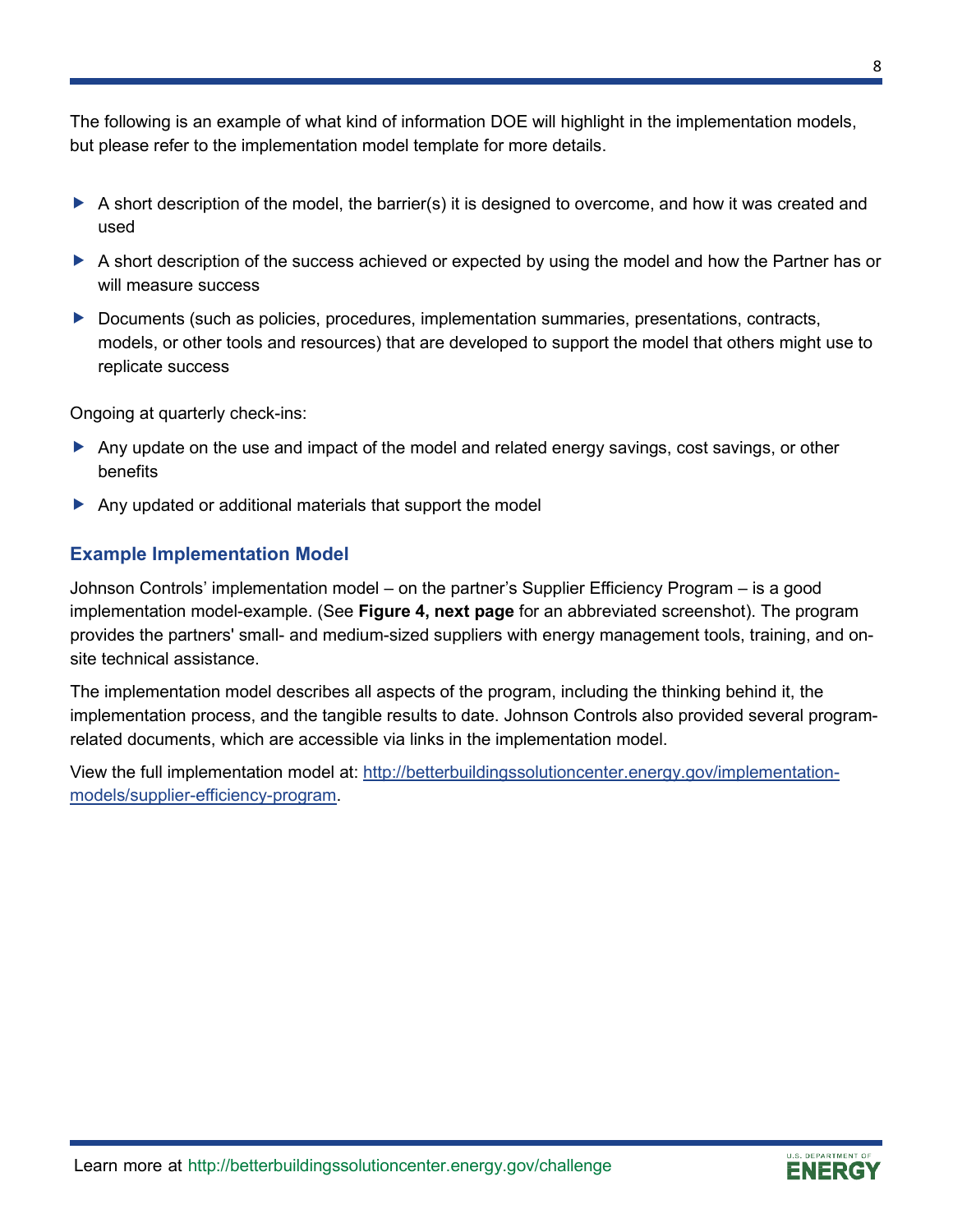#### **FIGURE 4: ABBREVIATED EXAMPLE OF AN IMPLEMENTATION MODEL – JOHNSON CONTROLS' SUPPLIER EFFICIENCY PROGRAM**

#### **ORGANIZATION TYPE**

Diversified product manufacturer in the building, energy storage and automotive industries

#### **BARRIER**

Ability to scale up efforts to help small- and medium-sized (SME) suppliers improve the energy efficiency of their plants

#### **SOLUTION**

Development of a standard, scalable program that provides SME suppliers with energy management tools, training and on-site technical assistance

#### **OUTCOME**

Energy savings across the supply chain by increasing the number of SME suppliers trained to identify and implement low-cost/no-cost energy efficiency improvements in their plants

#### **Implementation Model:**

**Supplier Efficiency Program** 

#### OVERVIEW

Johnson Controls, a global multi-industrial company with established core businesses in the automotive and building industries, launched a pilot supplier efficiency program which includes energy management experts visiting the plants of SME suppliers and training their in-house teams on low-cost/no-cost energy efficiency best practices. Johnson Controls' experts visit supplier sites to lead on-site assessments, share efficiency checklists and tools, and provide quidance on developing business cases for capital improvements. The on-site assessments follow an industry practice known as "energy hunts" which Johnson Controls has used successfully for years to engage facility staff across its plants in identifying and implementing low-cost/no-cost energy savings measures. Energy hunts at supplier facilities have resulted in average savings estimates in the range of 5-10%.

#### **More**



#### **PLAYBOOK ^ TOOLS**



#### **Policies**

Like many large manufacturing companies, the environmental footprint of Johnson Controls' supply chain is up to five times larger than the environmental footprint of its internal operations. The company decided that working with SME suppliers, which often have limited resources and expertise, could provide significant environmental benefits while helping the suppliers reduce energy costs, increase their competitiveness, and minimize the impact of future energy price increases and water shortages on their operations. Similar to other large manufacturers, Johnson Controls success is linked to the competitiveness, sustainability and resilience of its diverse supply base, all of which are enhanced through improved energy and resource efficiency.

#### **MORE**

Share <

Johnson

Controls